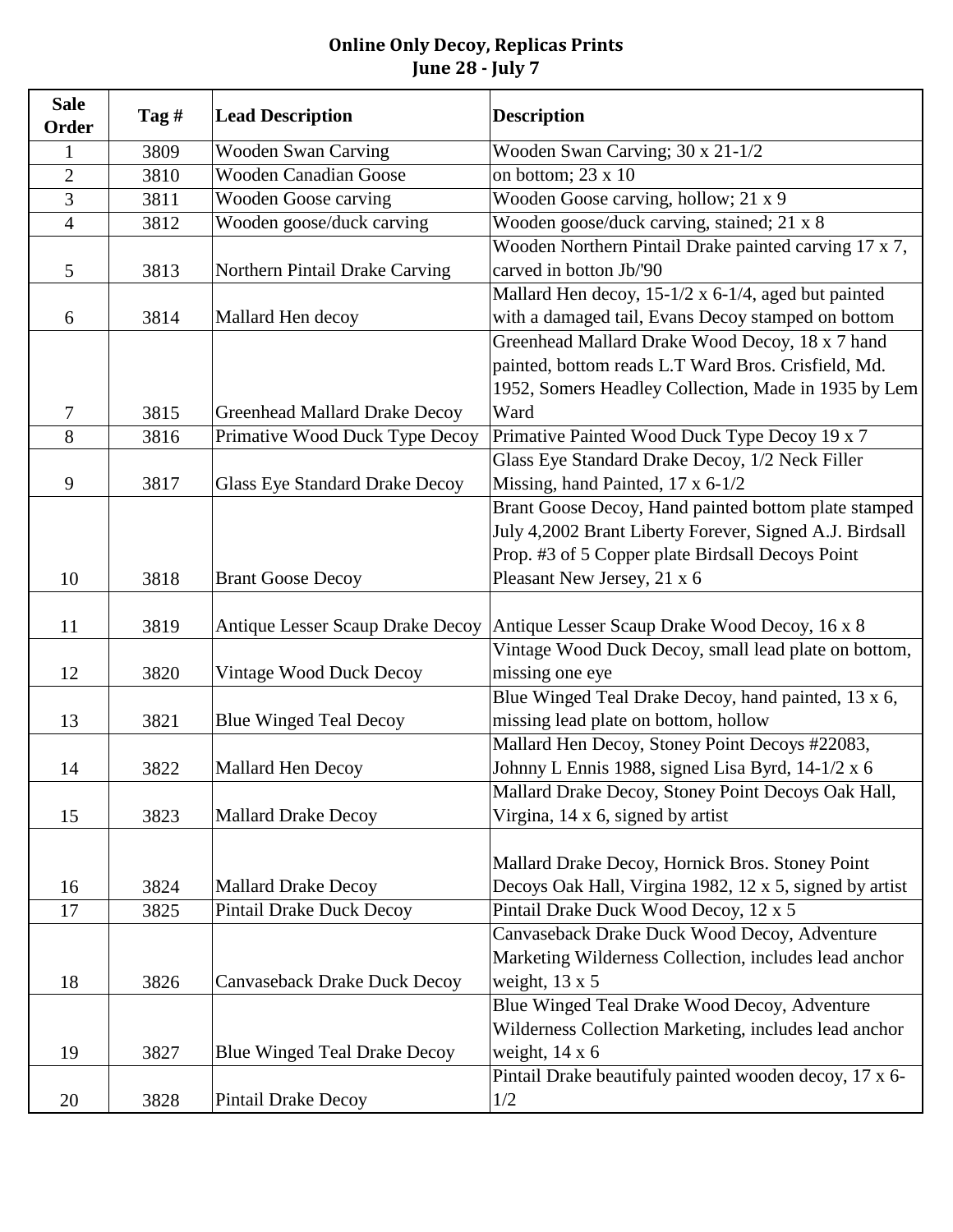|    |      |                                  | Canadian Goose Carving, beautifuly painted, chipped        |
|----|------|----------------------------------|------------------------------------------------------------|
| 21 | 3829 | <b>Canadian Goose Carving</b>    | wingtip, $10 \times 6 - 1/2$                               |
| 22 | 3830 | Pintail Drake Decoy              | Pintail Drake Decoy, damaged tail tip, 14 x 5-1/2          |
|    |      |                                  | Geenwinged Teal Hen Decoy, Dug + Jan carved in             |
| 23 | 3831 | Geenwinged Teal Hen Decoy        | bottom, crack down back, 10 x 4-1/4                        |
| 24 | 3832 | Green-winged Teal Decoy          | Drake Green-winged Teal Decoy, 10 x 4-1/4                  |
|    |      |                                  | 2 Primative Duck Decoys, 1-sealed, 1-rough unfinished,     |
| 25 | 3833 | 2 Primative Duck Decoys          | 8 x 3                                                      |
|    |      |                                  | Laughing Gull Wood Carving, one eye is damaged, 17 x       |
| 26 | 3834 | Laughing Gull Decoy/Carving      | 8                                                          |
|    |      |                                  | Pair of Widgeon Decoys, "ReWard" Ward Brothers             |
|    |      |                                  | Decoys Drake and Hen, Ward Brothers Decoy                  |
|    |      |                                  | reproduction of a 1954 Widgeon "The Gunner" model          |
|    |      |                                  | from Patent #6, Number 4 of a limited edition of 100,      |
|    |      | ReWARD WIDGEON Pair of           | Produced in Oct. 1991 by the artists of Over Board Art,    |
| 27 | 3835 | Decoys                           | Made Espically for James Sunderland, 15-1/2 x 6            |
| 28 | 3836 | <b>Trumpeter Swan Decoy</b>      | Trumpeter Swan Decoy, 15 x 8-1/2, finish is sticky         |
| 29 | 3837 | Pair of Harlequin Duck Decoys    | Pair of Harlequin Duck Decoys, 9x4 & 10-1/2x4              |
|    |      |                                  | Mallard Drake Wood Decoy textured and hand painted,        |
| 30 | 3838 | <b>Mallard Drake Decoy</b>       | 9 x 3, artist's name & 1985 carved in bottom               |
|    |      |                                  | Wood Duck Decoy, red breasted merganser with fish in       |
| 31 | 3839 | <b>Wood Merganser Duck Decoy</b> | his mouth, 8 x 4, with a piece of driftwood                |
|    |      |                                  | 4 Small Carved Ducks, 2 with red heads, 1 with black       |
|    |      |                                  | head and 1 with green bill and brown markings, 6-1/2 to    |
| 32 | 3840 | <b>4 Small Carved Ducks</b>      | $5-1/2$ x 2-3/4 to 3-1/2                                   |
|    |      |                                  | Laughing Gull Decoy/Carving, 1991 marked on bottom,        |
| 33 | 3841 | Laughing Gull Decoy/Carving      | $17 \times 7 - 1/4$                                        |
|    |      |                                  | Mason Mallard Drake Decoy, Detroit Grade Replica,          |
| 34 | 3842 | <b>Mallard Drake Decoy</b>       | Frank L. Beall, Sep. 25, 1985 - #1 of 12, 15 x 6           |
|    |      |                                  | Pintail Drake Decoy, hand painted, tail and bill are       |
| 35 | 3843 | <b>Pintail Drake Decoy</b>       | damaged, $18 \times 6 - 1/2$                               |
| 36 | 3844 | Canadian Goose Decoy/Carving     | Canadian Goose Decoy/Carving, 13 x 7 x 7                   |
|    |      | Lloyd Johnson Greenwing Teal     | Wood Greenwing Teal Pair mounted on Wood Décor, 10         |
| 37 | 3845 | Pair, mounted on driftwood       | x <sub>4</sub>                                             |
|    |      |                                  | Green-Winged Teal Pair, Lloyd Johnson, Bay Head, NJ,       |
|    |      |                                  | 1963, A fine pair of Johnson decoys with tucked and        |
|    |      |                                  | turned heads, carved wing detail, and very fine paint.     |
|    |      |                                  | The undersides are branded, identified, dated, and signed  |
|    |      |                                  | by the maker. Original paint with minimal wear, a small    |
|    |      | Lloyd Johnson Green-Winged Teal  | spot of dripped white paint on the breast of the hen. 17 x |
| 38 | 3846 | Decoy Pair                       | 6                                                          |
|    |      |                                  |                                                            |
|    |      | Lloyd Johnson Canvasback Hen     | Lloyd Johnson Canvasback Hen Decoy, Bay Head, NJ,          |
| 39 | 3847 | Decoy                            | M.W. Schuyler Collection Bordentown, NJ, 15 x 6            |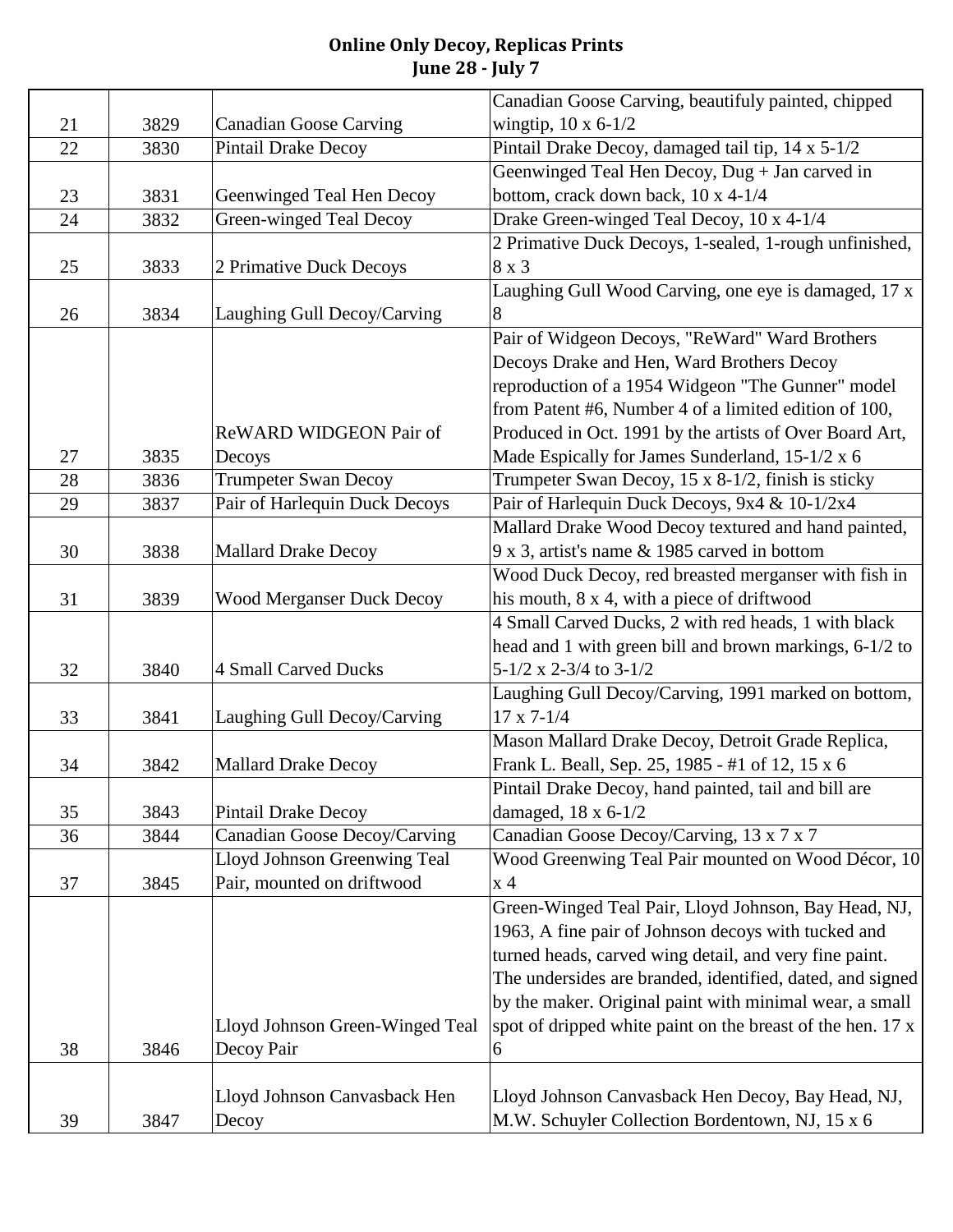|    |      |                                        | Lloyd Johnson Surf Scoter Decoy, 1961 hand paimted,                  |
|----|------|----------------------------------------|----------------------------------------------------------------------|
| 40 | 3848 | Lloyd Johnson Surf Scoter Decoy        | 18 x 7                                                               |
|    |      | Lloyd Johnson Black Duck Drake         | Lloyd Johnson Black Duck Drake Decoy, 1961 #221, 9 x                 |
| 41 | 3849 | Decoy                                  | 5                                                                    |
|    |      |                                        | Lloyd Johnson Bufflehead Drake Decoy, circa 1950,                    |
|    |      | Lloyd Johnson Bufflehead Drake         | hand carved and painted. 14-1/2 x 5-1/2, pad lead weight             |
| 42 | 3850 | Decoy                                  | on bottom                                                            |
|    |      |                                        | Lloyd Johnson Widgeon Drake Decoy, Hand Painted,                     |
|    |      | Lloyd Johnson Widgeon Drake            | pad lead weight, 1966 Toothhill Collection #35, 14-1/2               |
| 43 | 3851 | Decoy                                  | x 6                                                                  |
|    |      |                                        | Redhead Drake Decoy, Isadore Hankins, painted by                     |
|    |      |                                        | Lloyd Johnson, has chipped tail and small crack in the               |
| 44 | 3852 | <b>Redhead Drake Decoy</b>             | top of the head, $8-1/2 \times 10$                                   |
|    |      |                                        | Red Knot Carved Figure by: Forest "Bud" Jennings                     |
| 45 | 3853 | Red Knot Carved Figure                 | detailed hand painted, $7-1/2 \times 6-1/2$                          |
|    |      |                                        | Primative Shorebird carving not painted but sealed, 10 x             |
| 46 | 3854 | <b>Primative Shorebird Carving</b>     | $8 - 3/4$                                                            |
| 47 | 3855 | <b>Grey Plover Carving</b>             | Grey Plover Carved figure, 8 x 9                                     |
|    |      |                                        | White Egret Wood Carving on drift wood hand painted,                 |
| 48 | 3856 | White Egret Wood Carving               | 14 x 13                                                              |
|    |      |                                        | American Avocet Wood Carving, by Lloyd Johnson                       |
|    |      |                                        | 1962 hand painted (some chipping near the bill) and                  |
|    |      | <b>American Avocet Wood Carving</b>    | beautifully detailed standing on a piece of drift wood,              |
| 49 | 3857 | Lloyd Johnson                          | Miller Collection MC. 4231, 13 x 10                                  |
|    |      |                                        |                                                                      |
|    |      | Greater Yellowlegs Carving, Lloyd      | Greater Yellowlegs Carving, by Lloyd Johnson, 1962,                  |
| 50 | 3858 | Johnson                                | hand painted, some cracking around the legs $10 \times 6 - 1/2$      |
|    |      |                                        | Lloyd Johnson Dove Carving 1963, beautiful attention to              |
| 51 | 3859 | Lloyd Johnson Dove Carving             | detail and perched on a tree knot, $8 \times 6-1/2$                  |
|    |      | <b>Pectoral Sandpiper Fall Carving</b> | Pectoral Sandpiper Fall, Carving Lloyd Johnson 1963,                 |
| 52 | 3860 | Lloyd Johnson                          | hand painted with great attention to detail, $6 \times 5\frac{1}{2}$ |
|    |      | Piping Plover Carving Lloyd            | Piping Plover Carving Lloyd Johnson 1963, another                    |
| 53 | 3861 | Johnson                                | beautiful hand painted wood carving, $7-1/2 \times 6-1/2$            |
|    |      |                                        | Pectoral Sandpiper Spring, Carving Lloyd Johnson 1963,               |
|    |      | Pectoral Sandpiper Spring, Carving     | hand painted, some small Pint damage on the top of the               |
| 54 | 3862 | Lloyd Johnson                          | head, $6 \times 5 \frac{1}{2}$                                       |
|    |      |                                        | Game Bird Carving by Burce Burk, Wild Fowl Decoys                    |
|    |      |                                        | by Joel Barber, American Bird Decoys by William                      |
|    |      |                                        | Mackey Jr & Basic Decoy Carving by Walter J.                         |
| 55 | 3863 | 4 Bird decoy & carving books           | <b>Simmons</b>                                                       |
| 56 | 3864 | Bobby Tompkins duck print              | Bay Lake Squealers print, signed; 22-1/4 x 17-1/4                    |
|    |      |                                        | Mallard Ducks print & North Dakota 1983 Small Game                   |
|    |      |                                        | & Habitat Stamp, signed & numbered 1586/3438; 17 x                   |
| 57 | 3865 | Terry Redlin print & stamp             | $15 - 1/4$                                                           |
|    |      |                                        |                                                                      |